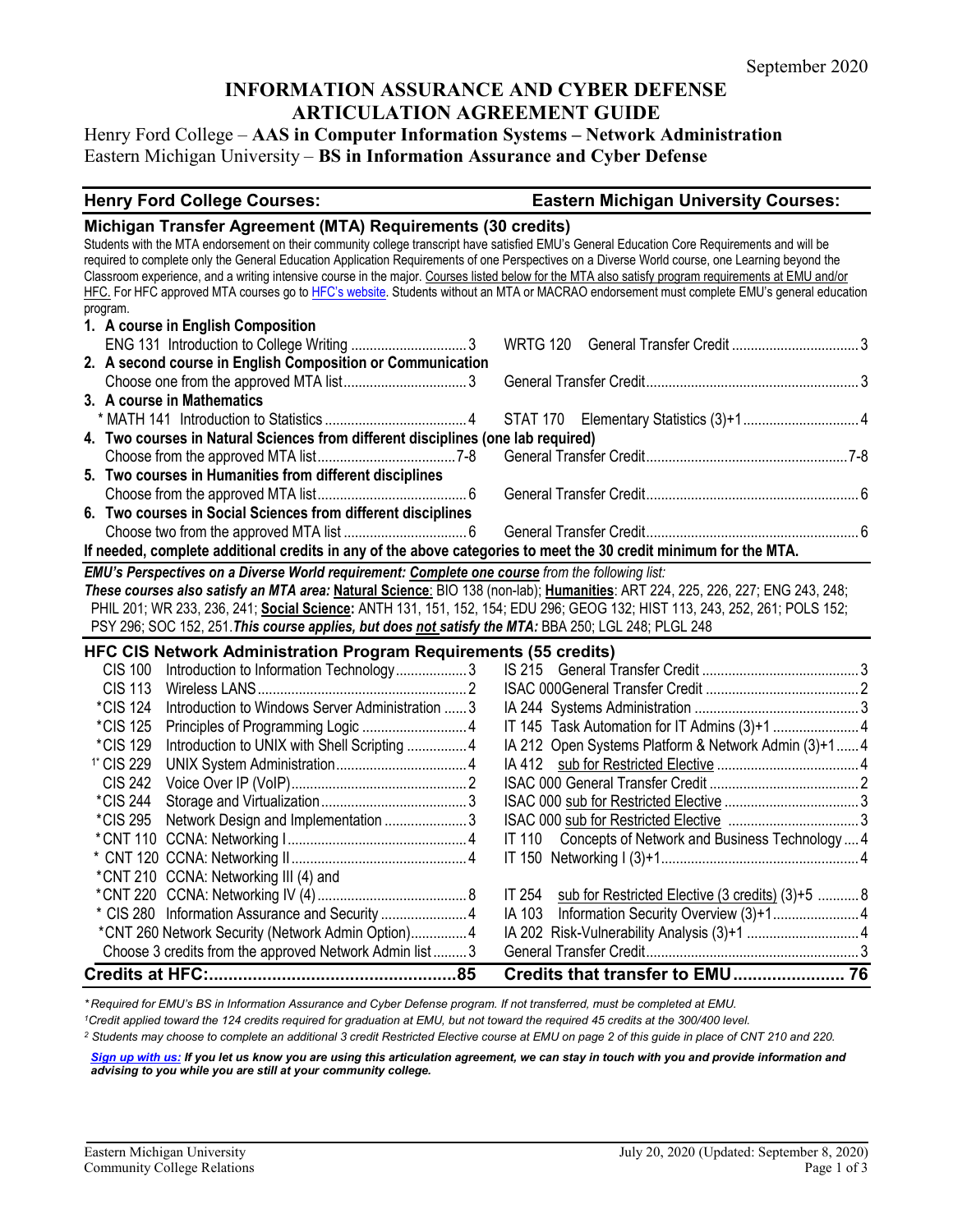## **INFORMATION ASSURANCE AND CYBER DEFENSE ARTICULATION AGREEMENT GUIDE**

Henry Ford College – **AAS in Computer Information Systems – Network Administration** Eastern Michigan University – **BS in Information Assurance and Cyber Defense**

## **Completion of the BS in Information Assurance & Cyber Defense**

IA 103 and IT 110 (CIS 280 and CNT 110) must be completed with a grade of "B-" or higher for admission to the IACD major and to enroll in IA 300-level courses. **All students must take at least 45 credits at the 300 level or above in the IACD program.**

#### **Major Requirements (48 credits)**

#### **Information Assurance Required Courses (42 credits)**.

| LEGL 320             | Cyber Law and Compliance3                           |  |
|----------------------|-----------------------------------------------------|--|
| IA 322               |                                                     |  |
| <sup>1</sup> IA 329W | Policy Development in Info Assurance (GEWI)3        |  |
| IA 385               | Database Management & Security3                     |  |
| IA 400               | Malware Analysis & Reverse Engineering3             |  |
| IA 427               |                                                     |  |
| IA 445               | Ethical Hacking and Offensive Security3             |  |
| IA 455               |                                                     |  |
| IA 462               | Adv. Operating Systems Security & Admin 3           |  |
| IA 473               | Network Forensics & Analytics (was IA 430)3         |  |
| IA 495               |                                                     |  |
|                      | ISAC 240 Intro to Cryptoanalysis & Generic Attacks3 |  |
|                      |                                                     |  |
|                      |                                                     |  |
|                      |                                                     |  |

#### **IA Restricted Electives (6 hours)**

*A maximum of 9 hours can be taken with an IA prefix*. IA 240 Intelligence Analysis I (3) <sup>2</sup> IA 387L4 Co-operative Education (GELB) (3) IA 425 Cyber Crime Investigation I (3) IA 428 Digital Forensics II (3) IA 471 Data Security and Privacy (3) IA 474 Applied Data Mining for IA (3) IA 475 Adv Topics in Information Security (3) IA 476 Enterprise Security Analytics (3) ISAC 317 IoT and Embedded Systems Security (3) ISAC 417 Modern Vehicle Technology & Cyber Security (3)

Any IA, CIS, or COSC 300-level or higher (3)

### **LBC Requirement**

Students must complete one Learning Beyond the Classroom course or noncredit experience offered by EMU. Consult your advisor for options.

*Courses may not be offered every semester. Meet with a program advisor to plan a program of study.*

<sup>1</sup> *Satisfies EMU's Writing Intensive requirement.* 

2 *Satisfies Learning Beyond the Classroom requirement*